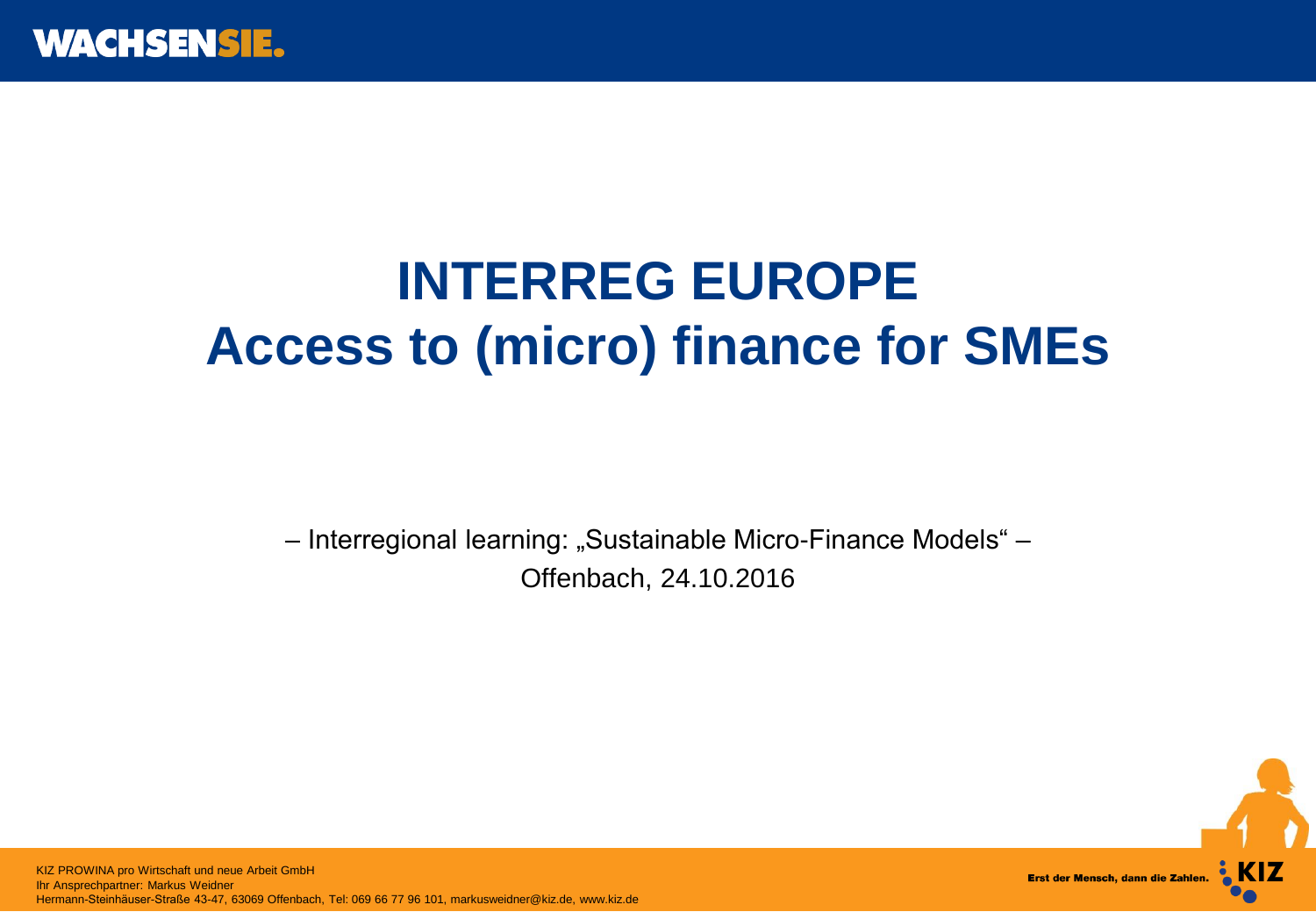## **Exercise: Sustainable Micro-Finance Programs**

- The Business Model Canvass
	- Is a tool which helps to identify key aspects to set up a sustainable business.
	- It is widely used to design products and services, which meet the demand and needs of customers.
	- It helps to visualize key aspects and relationships.
- Analyse, compare, improve
	- Let's compare how the different Micro-Finance Programs are designed in the partner regions.
	- What is the underlying business model?
	- Do we meet the needs of our customer base? Do we reach our customers?
	- Do we have the right partners?
	- Do we have room for improvement?

– …